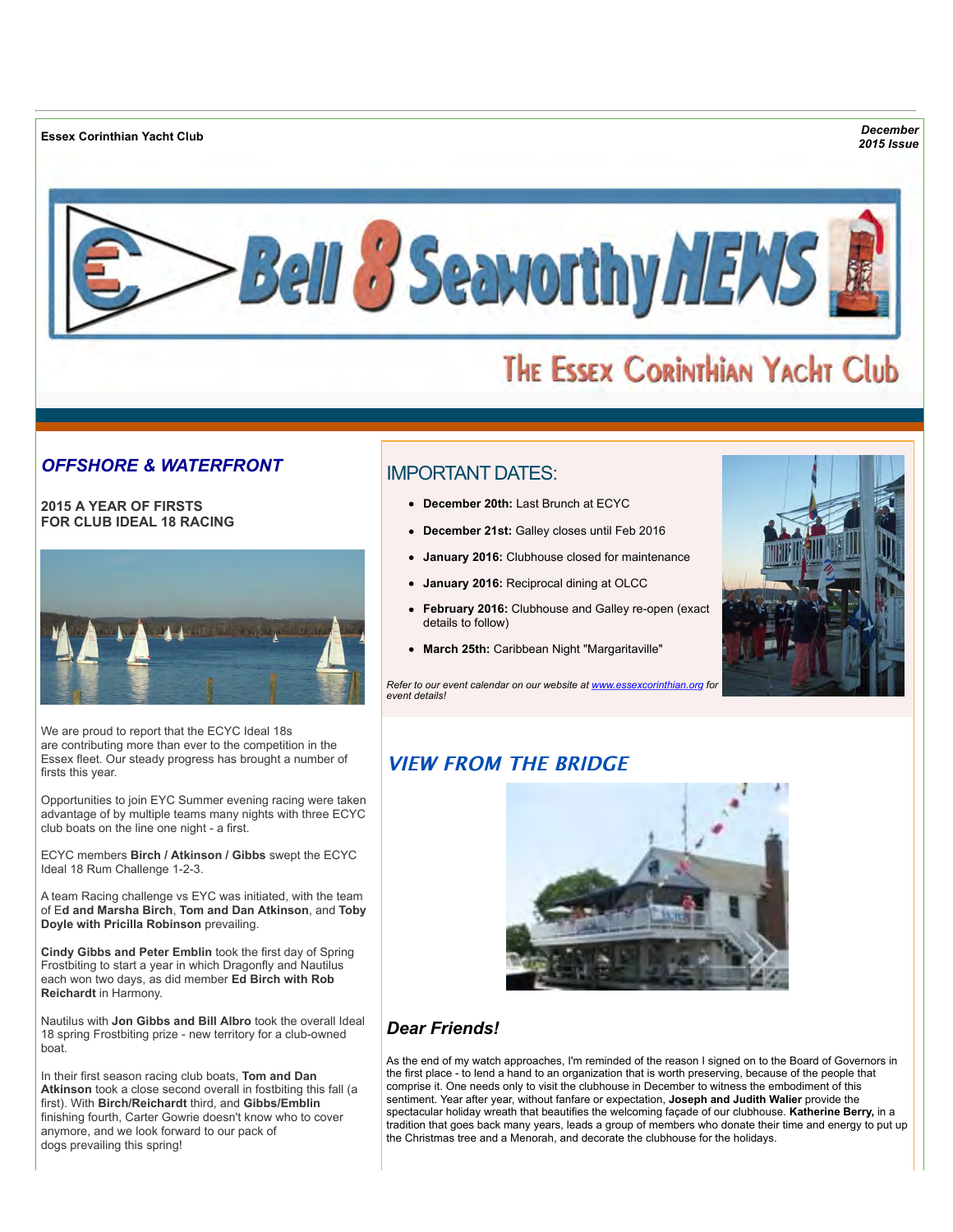**AJ Wasley** made a cameo to revitalize the famous #38 Dauntless and almost win a day. The **Atkinsons** took over in Dauntless this fall and made for a season in which five ECYC member teams scored second or better in Ideal 18 frostbiting.

**Frank Hall, Myron Stacks, Jim Pfeffer, Terry Stewart, Bill St John, Skip Haskins, Bill Albro, and Myles Gibbs** joined in taking the helm at least once this year, making for a dozen frostbiting skippers in ECYC boats this year. **Ed Birch** and **Jeff Going** both skippered Harmony, for fourteen members skippering Ideals in all.

Our thanks go out to all those who have supported the Ideal 18 program, the acquisition of Dauntless, and the increasing competitive preparedness of Dragonfly and Nautilus as well.

**Jonathan Gibbs**

**Fleet Coordinator**

*Email: [fleetcoordinator@essexcorinthian.org](mailto:fleetcoordinator@essexcorinthian.org)*

# *ON-SHORE & HOUSE*

At the **Decommissioning and Annual Meeting**, our incoming **Commodore, Steve Rodstrom** said it best: *"We are looking forward to the New Year continuing the friendship and camaraderie among the members of our great little yacht club!"*

All I can do is echo this sentiment. The last five years have been very rewarding, as both my husband Peter and I have really enjoyed everything ECYC had to offer. And while the last two years have often been extremely busy with organizing events and assisting my two co-commodores with everyday 'business' at the club, there are many memories that will be filed away under 'great fun', 'exciting event', 'wonderful camaraderie' and other positive attributes.

Of course, all this would not have been possible without the support of the **many dedicated volunteers** we are privileged to work with. Our **Board of Governors** consists of people who believe in our little yacht club, and it shows. It can't be expressed enough: thank you to all of you who gave their best to make our yacht club so enjoyable!

This year my sphere of activities centered on the on-shore part of the everyday routine at our club. It meant getting up close and personal with **House, Galley and Entertainmen**t. As members of a Corinthian Club we all know that a certain degree of dedication is required to keep us functioning! And I am so proud to know these individuals who have given 150 percent - no, make that 250 percent.... to ensure that our members can all enjoy the club's many facets.

**Cheryl Arndt** has been an extraordinary force of nature, bringing a fresh breeze into entertainment. We spent many hours devising plans for exciting club events despite having to work with a limited budget. Her sidekick for the summer season, **Charlotte Robbins**, helped us create a new twist on the Wednesday Night Music program. The Entertainment Committee (whose names would fill this entire newsletter, were I to list them all so please know you are all included here!) has been instrumental in helping us pull off **events from raft-ups, post-race parties to annual favorites such as Caribbean Night, 4th of July, Labor Day, the Commodores' Gala, Kid's Party and more**. Thank you, thank you, thank you!

Of course, there were many volunteers from other committees who also helped out, especially when push came to shove during our preparations for our premier regatta, the **Cross Sound Challenge**. Again, listing all of them would take over this issue, so this is an all-encompassing "thank you" to everyone involved. Among the "behind-the-scenes" volunteers one particularly stuck out for me: former member **Karen Kari,** who tirelessly took all the lists of racing and sponsorship contacts we supplied her with and quietly and efficiently promoted both the regatta and post-race party for us. Karen has since moved south, but we are very grateful for all her help!

**Chuck Grusse**: There are not enough words to describe his untiring commitment to keeping our club ship-shape. He motivates us to care and pitch in (cracking the whip in a very gentleman-like way....)! Please consider helping out during the **January maintenance shut-down period** as we get the club ready for another great season!

The **Essex Art Association** once again this year adorned the interior of the yacht club with several shows featuring EAA Member's work. Hanging these works in the clubhouse strengthens our ties to the community while enlivening our walls and sparking conversation (and sometimes the imaginations thinking of the painting on the north wall at the foot of the stair, for example) of our members. While the paintings are on public display, please be respectful of the fact that they are the property of the artist and must not be moved around the clubhouse. If you enjoy the shows and would like to be involved in working on the next one early in 2016, please contact member **Susan Malan.** Thanks, Susan, for being a great bridge to the EAA.

The **Tri-Club River Series** capped a season of great handicap racing this year. The series trophy was won, again this year, by **Toby Doyle** in Flo. Each of the three river events is a memorial race, imbuing the series with great tradition and meaning for the clubs, the competitors and the winner. Essex Corinthian Yacht Club hosts the Thomas Clark Memorial; Pettipaug the Charles Birch and Essex Yacht Club the Thomas S. Willetts Jr. Congratulations to Toby!

Our **Club Decommissioning and Annual Meeting** were held on a warm and sunny Saturday afternoon, December 5th. Thanks to all who attended the decommissioning ceremony, and especially to **Ed Birch**, our wonderful bugler for the day. Many thanks, also, to retired **Reverend Robert (Bob) Taylor**, who graciously opened our annual meeting with a particularly poignant invocation, followed by a blessing and moment of silence for ECYC Members and friends who passed away this year.

The **Annual Meeting Reports**, given by committee chairs and officers, highlighted the range of club activities and accomplishments during 2015. The proposed 2016 budget, inclusive of modest dues increases, as presented in the mailer sent to all members weeks before the annual meeting, was approved.

The Report of the **Nominating Committee** included recommendations for at-large BOG positions and Officers. Nominated to the BOG for two year terms were **Catherine Gazikas** and **Scott Konrad**. Nominated to return for a new two year term was **Chuck Grusse**. Nominated for a one year term was **Mark Bavolack**. **Richard Pierce** will return to the BOG in 2016 for the second year of his two year term, leading us to completion of a strategic plan that will guide our BOG into the future. **Katherine Berry** will continue in her invaluable role as Secretary on the Bridge. The Nominating Committee will continue its work into the early months of 2016 to identify and nominate one more at-large member for the BOG.

Nominations for new **Flag Officers**, joining the BOG in 2016, included **James Pfeffer** as Treasurer and **Chris Morano** as Rear Commodore. **Tom Atkinson** will join the Officers as our Fleet Captain.

**Steve Rodstrom** will assume leadership of the BOG as **Commodore** and **Ruth Emblin** will move into the **Vice Commodore** role. To borrow a familiar phrase from our friend and new Commodore, 2016 and 2017 are looking "all good"!

Thanks in advance to all new BOB Members for their service to our great little yacht club!

Having fulfilled several terms as a Flag Officer, serving in capacities of Rear Commodore and Treasurer, **Deb Wallis** will leave the BOG after many years of distinguished service. As I mentioned in remarks at the annual meeting, I have no words to describe what Deb's work has meant to our club's sustainability. What's more, I cannot tell you what an honor and privilege it has been to have Deb's counsel during my tenure on the Bridge. In 5 years working with Deb, she has exemplified the meaning of Corinthian and has set the gold standard for service to our yacht club.

Our Regatta Chair for 2015, **Priscilla Robinson** will also step away from the BOG this year, having lead the ECYC to one of our most outstanding years of PHRF Handicap Racing in the ECSA, continuing our young tradition of friendly "round the buoy" regattas with ECYC and managing the Tri-Club River Series. Please join me, the BOG and the lower river valley racing community in a massive thank-you to Priscilla for her amazing organizational skills and unwavering commitment to executing our premier event, the Cross Sound Challenge, at the very highest level of Corinthian sailing competition.

With thanks to **Hollis Barry** for her guidance, ECYC has cultivated a strong and mutually beneficial relationship with our Galley Caterer, the **Coastal Cooking Company**. With leadership and encouragement from Hollis, Monique, Chef Ed and their staff have demonstrated their commitment to our Club and have renewed the Agreement for a 5th year. Going forward, a continuation of the healthy, give and take relationship between the Club and CCC is vital to the stability of the club and to our mutual success.

**Valerie Votto** has served the BOG as Entertainment Chair and Membership Chair over the last 4+ years. An amazing teammate to have on the BOG and a true asset to our club, Val will retire her position on the BOG. Be assured, Val will remain a vibrant and valued advisor to incoming committee chairs. We thank Val for her many contributions to the success of tour club.

**Cheryl Arndt,** having completed her second year of service to the club as a valued board member and Entertainment Committee Chair, will also step aside to make space for a successor. Our heartfelt thanks, Cheryl for your unrelenting commitment to the task.

**Terry Stewart** will complete his tour of duty, after 8-10 years of dedicated service to this club. A finer gentleman you will never meet. We are very fortunate to have Terry and Laurel as members of this Yacht Club. I am indebted and very fortunate to have had Terry as a willing advisor.

This January, all ECYC Members and their guests will be welcome to participate in **Old Lyme Country** club activities and are invited to dine at their facility, using the reciprocal privileges that each of our Clubs have put in place once again this year. Please call **OLCC Clubhouse Manager Rose Iams (860 434 1639 x2)** in advance to make a reservation.Your ECYC account will be charged. In February, please welcome OLCC Members to our dining room on Friday evenings.

**Cheers,**

Tim Brewer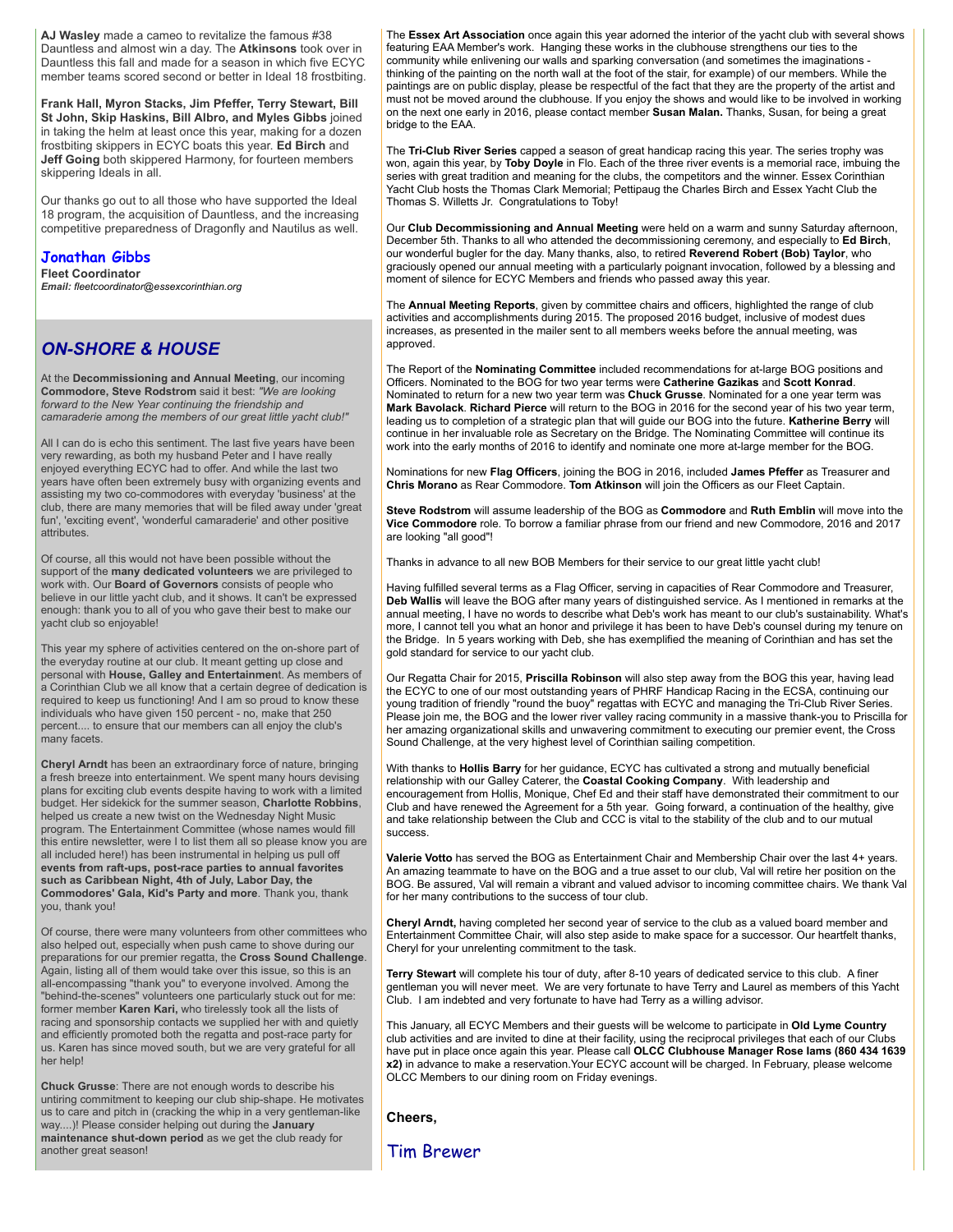**Hollis Barry**, our hard-working Galley Liaison for the last two years, and the **Coastal Cooking Company** team have successfully concluded another year, and we can honestly say that the dining experience at ECYC has been very enjoyable! Many theme nights and special brunches added to the fun, and we've enjoyed CCC's catering at many of our special events. The more we learn about each other's requirements, the better the level of cooperation, and we are looking forward to a successful season in 2016!

I have also enjoyed getting to know our new **Club Manager, Jean Little** better and am very positive that with her help we can streamline our operations even further. We will be making improvements to office procedures that will benefit the everyday administration and provide our members with an even higher degree of service. Jean has been a very enthusiastic, helpful spirit around the office and it is a pleasure to work with her!

Finally, I would be remiss not to thank the two Past Commodores (or one Past and one 'Almost Past'...), **Terry Stewart and Tim Brewer,** who have had a tremendous impact on our club's past, present and future. In addition to his unflagging support of ECYC Terry has a fount of knowledge of all you ever wanted to know about the world of yacht clubs that is unique and he is very happy to share. "Go ask Terry, he'll know" has become the standard at the club! And Tim has worked tirelessly on moving the club into the 21st century, endorsed the expansion of our fleet, pushed the development of our own regatta and tried to keep our budget in balance with the help of our long-time Treasurer, Deb Wallis; and the list goes on and on. We are very glad that Tim has agreed to continue on the Board of Governors and apply his long-time experience in racing to the post of Regatta Chair.

I am looking forward to the upcoming season, and working with our **incoming Commodore** (or as we like to call him 'Almost Commodore') **Steve Rodstrom**, the 'Almost' **Rear Commodore Chris Morano**, and the new Board of Governors in 2016!

**Please consider joining a committee in 2016**. We will be looking for event planners to take the lead on individual events next season to make the life of the Entertainment Committee a little less stressful. If you love the events ECYC has put on in the past and want to help, please contact me.

If you have suggestions or comments, please feel free to contact me or any of our board members to share. ECYC lives and breathes with the help of our membership.

**Wishing you all a very merry Holiday season and a happy New Year!**

## **Ruth Emblin**

*Rear Commodore (a.k.a. "Almost VC") Email: [rearcommodore@essexcorinthian.org](mailto:rearcommodore@essexcorinthian.org)*



## *House Committee Update:*

The **2016 House Committee** is beginning to take shape as **Alex Bell, Jeff Going, Myron Stacks, and Harry Bird** have confirmed their intension to continue for 2016. Waiting for a group of about twelve others from 2015 to reply. All are welcome and needed, please contact me at house@essexcorinthian.org to be included.

 As I look towards 2016, there is so much that needs, should, and could be accomplished.

The outline of **improvements** which would enhance the club to such great benefit of all include:

- 1) replace the decking, front and rear;
- 2) replace the rear deck railing;
- 3) Repair/replace front porch ceiling:
- 4) Replace front door.

Add on the **maintenance** tasks:

- 1) replace/repair galley appliance;
- 2) address leaking roof;
- 3) replace worst condition deck chairs;

#### **Commodore**





Jean and Tim Brewer

## *MESSAGE FROM STEVE RODSTROM, INCOMING 2016 COMMODORE:*

As 2015 comes to an end and the holidays fade away it will be time to start thinking about all the fun events and on- and off-shore activities we will be having at ECYC in the upcoming year.

We are looking for members that will co-chair our social events and donate the time needed to the Entertainment Committee to make these moments special. No experience is necessary - just bring your ideas and enthusiasm! I also know that our House Committee is looking for help on several projects and can always use an extra hand.

Please contact me for further information on how to become involved. These committees are a great way to meet other members, and you will enjoy being part of a great group of people who are dedicated to this club's future.

I look forward to 2016 knowing we have some good folks on the Bridge and the Board of Governors with new ideas and talents

that will keep us on an even keel. We will be working to finish our Strategic Plan that will help us look down the road and ensure a strong successful future.

I would like to thank all those that helped out at ECYC in the past year in ways large and small. We would not be the club we are without you! Thank you!

Have a wonderful holiday and a happy and healthy New Year!



*2015 Board of Governors*

## **Steve Rodstrom**

*Vice Commodore (a.k.a. "Almost Commodore") Email: [vicecommodore@essexcorinthian.org](mailto:vicecommodore@essexcorinthian.org)*



# *Galley News*

Thank you for allowing me to serve as **Galley Liaison** for the past two years. Coming into the position, I understood that Coastal Cooking provided great food. Working closely with Monique and Ed over the many months, I learned of several equally important attributes: their deep affinity for the club and its membership; their willingness to do whatever it takes to meet members' needs and requests, both individually and collectively; and their concern to provide varied menus which are both appealing and affordable.

Hopefully, in addition to the regular brunch, lunch and dinner fare, each of you has enjoyed one of the many themed dinners (Italian Night, French Bistro, Cinco de Mayo, Pizza Night, Oktoberfest) or outstanding holiday or celebratory brunches. Their popularity ensures these will continue to be a part of CCC's offerings going forward.

Monique and Ed, as well as the Board of Governors, appreciate your feedback. Throughout the year, please take a moment to let the new Galley Liaison know of your compliments, concerns and suggestions. It can only continue to help make our club experience terrific.

Best wishes for a happy, healthy holiday season and New Year.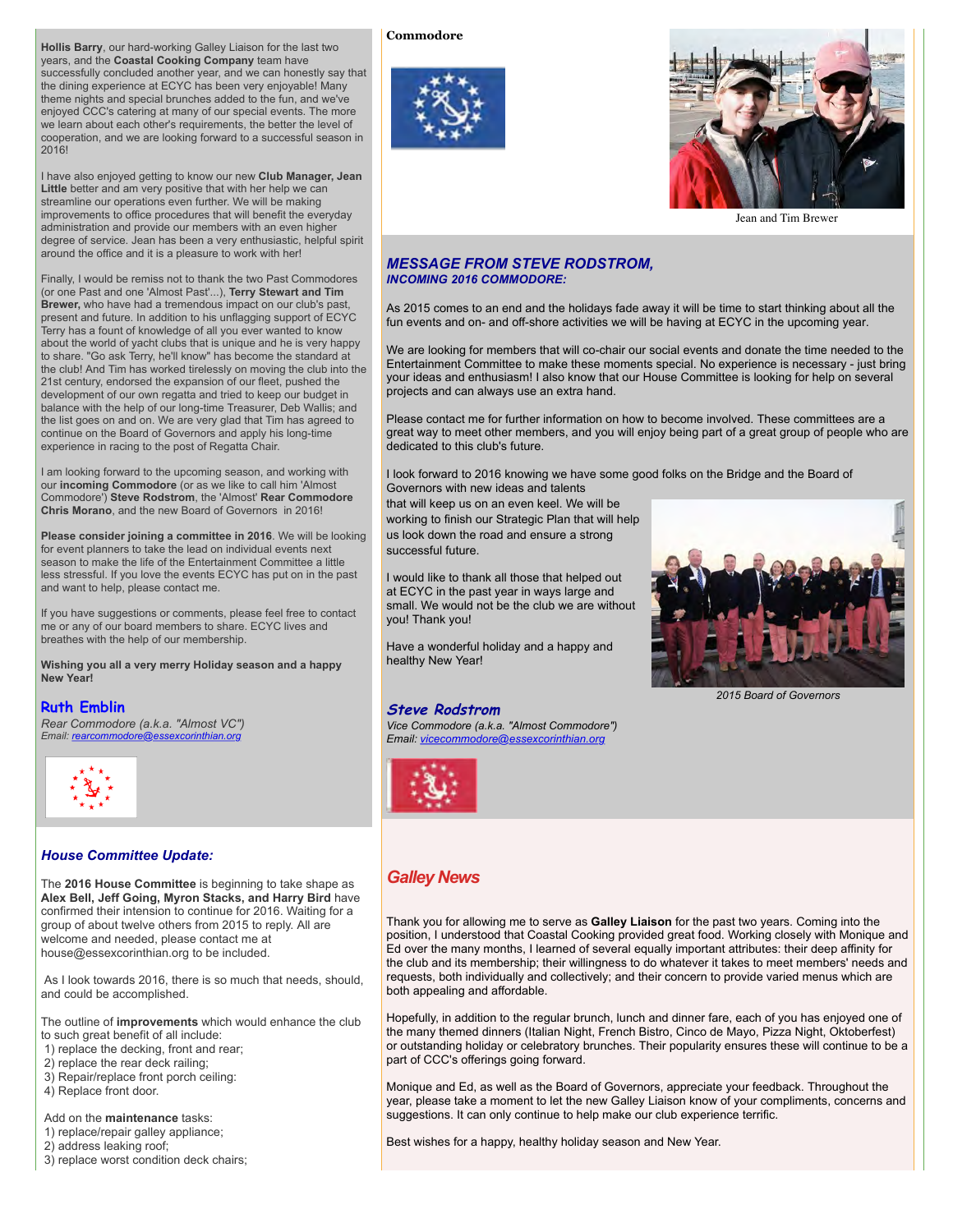4) retile barroom floor;

- 5) top coat deck tables;
- 6) repair attic flooring.

As the above lists suggest, the house committee will be even more taxed in 2016, especially as I hope to really be delegating these tasks to house members, and general membership volunteers. As has been the tradition for years, during shutdown month of January there will be cleaning days scheduled. Also for this year, I plan to pursue the retiling of the barroom area. Recently there has been soft spots noted in the floor, never a good sign. I suspect water leaking under the tile has compromised the subfloor. Removal of the tile is the only way to determine extent of damage. Anyone with tiling experience and/or aptitude, please reach out to me to help with the replacement tile task.

Suggestions are always welcome, participation even more. Keep a lookout for more information as January schedule of activities is determined.

A very Merry Christmas to all ECYC members, their families, the Coastal Cooking team, Office Manager Jean Little, all our vendors, the Brewers team, and looking forward to a GREAT 2016.

**Chuck Grusse House Chair Email: [house@essexcorinthian.org](mailto:house@essexcorinthian.org)**

#### *Entertainment Committee Update:*

Over the last two years I have poured my heart and soul into being the very best Entertainment Chair I could be. At the end of my term I would like to give my heartfelt thanks to every member of the Entertainment Committee and every member, who showed up when I called, pitched in and turned my plans into a reality. We have shared tons of laughter, many cocktails and glasses of wine and had loads of fun. Somehow it all came together, although even I sometimes remain surprised that we actually pulled it off as well as we did.

This year was a busy one with many events but the two most notable were the Cross Sound Challenge Party and my favorite, the Children's Christmas Party. Cross Sound saw a ton of work from my dedicated



The Roberts Trophy

committee along with many other club volunteers to pull off what was voted "The Best Post-Race Party" by the ECSA, and word has it it, we swept that award with no close second! The Roberts Trophy will hang in the clubhouse for all to share. I am so proud to have led the onshore entertainment team that returned this trophy to ECYC, as it was in other hands after 1992 when ECYC first won it!

The Children's Christmas Party was held a couple of weeks ago. Val Votto, Elaine Kyle, Ruth Emblin, Mary Boone and I spent two days decorating the River Room, and countless hours shopping and planning to pull of what was the most fun event of my term. We had about 25 to 30 kids from ages 4 months to 14 years (and an equal number of parents and

**Hollis Barry** *Galley Liaison*

#### *Did You Know?*

The Galley will be closed for the rest of the year, and through the January 2016 shut-down. Regular Galley operations will resume in early February. Please watch for an e-blast with details!

**We want your feedback about our galley activities.** Please let us know what you think! Email [galleyliaison@essexcorinthian.org](mailto:galleyliaison@essexcorinthian.org)



*We want to know what you think about our galley!*



# **Reciprocity with Old Lyme Country Club:**

During the January maintenance shut-down ECYC members will have dining privileges at the Old Lyme Country Club.

To make a reservation, please contact **OLCC Clubhouse Manager Rose Iams by calling (860) 434-1639 Ext 2**. Your ECYC account will be charged for anything you consume at OLCC. In turn, we will welcome OLCC members at ECYC in February during their facility's shutdown.

For more information on the Old Lyme Country Club please visit their website at **[www.oldlymecc.com/About-Us.aspx](http://r20.rs6.net/tn.jsp?e=001aFOuNnoJFrlf76fywzyCio4y2CYbEzg0Cv1JOmlAVADbWzvZ5DA79jFBBWdjmA5ERy_ParqhA2LNN0ACDOaZVoEjQatqPgTT3ZUm4DW5SywZpTqstl0gSbpnMrQyxMkg)**

## **ECYC Depends on You in So Many Ways....**

As a yacht club based on the Corinthian principle our mission is to provide a genuine yacht club experience at a modest price. To do so we depend on our volunteers, but also have to maintain a tightly managed budget to avoid excessive dues increases in the future. Our dues have remained low compared to those at many similar organizations. To continue to maintain this goal we depend on your timely dues and galley consumption payments. As the year 2015 draws to a close we would ask you to take a look at the statement sent to you by ECYC this month. If you have outstanding payments, please consider taking care of them as soon as



possible so we can continue to run our wonderful little club as efficiently and for all members to enjoy!

Thank you and best wishes for the holidays and the New Year!

# *Did You Know?*

## **NO SMOKING AT ECYC;**



Please remember that the clubhouse, the decks and the surrounding dock areas are nonsmoking areas. Please remind your guests of this restriction, it is part of a facility-wide prohibition of open flames.

## **WEBSITE:**

All of our events and announcements, as well as archive copies of the Bell 8 Newsletter are available online at our website, [www.essexcorinthian.org!](http://r20.rs6.net/tn.jsp?e=001aFOuNnoJFrlf76fywzyCio4y2CYbEzg0Cv1JOmlAVADbWzvZ5DA79jFBBWdjmA5ERy_ParqhA2LqI7zP1ZzG9zE1QeShyzivPWYlqAShqXEjUfOUqu8F9A==)

## **IMPORTANT REMINDERS:**

- If your **mailing address, email, telephone number, fleet description or any other information has changed** within the last year, please provide the new information to club manager Jean Little as soon as possible at [ecyc@essexcorinthian.org.](mailto:ecyc@essexcorinthian.org)
- The ECYC Clubhouse will be **closed for maintenance throughout the month of January 2016**.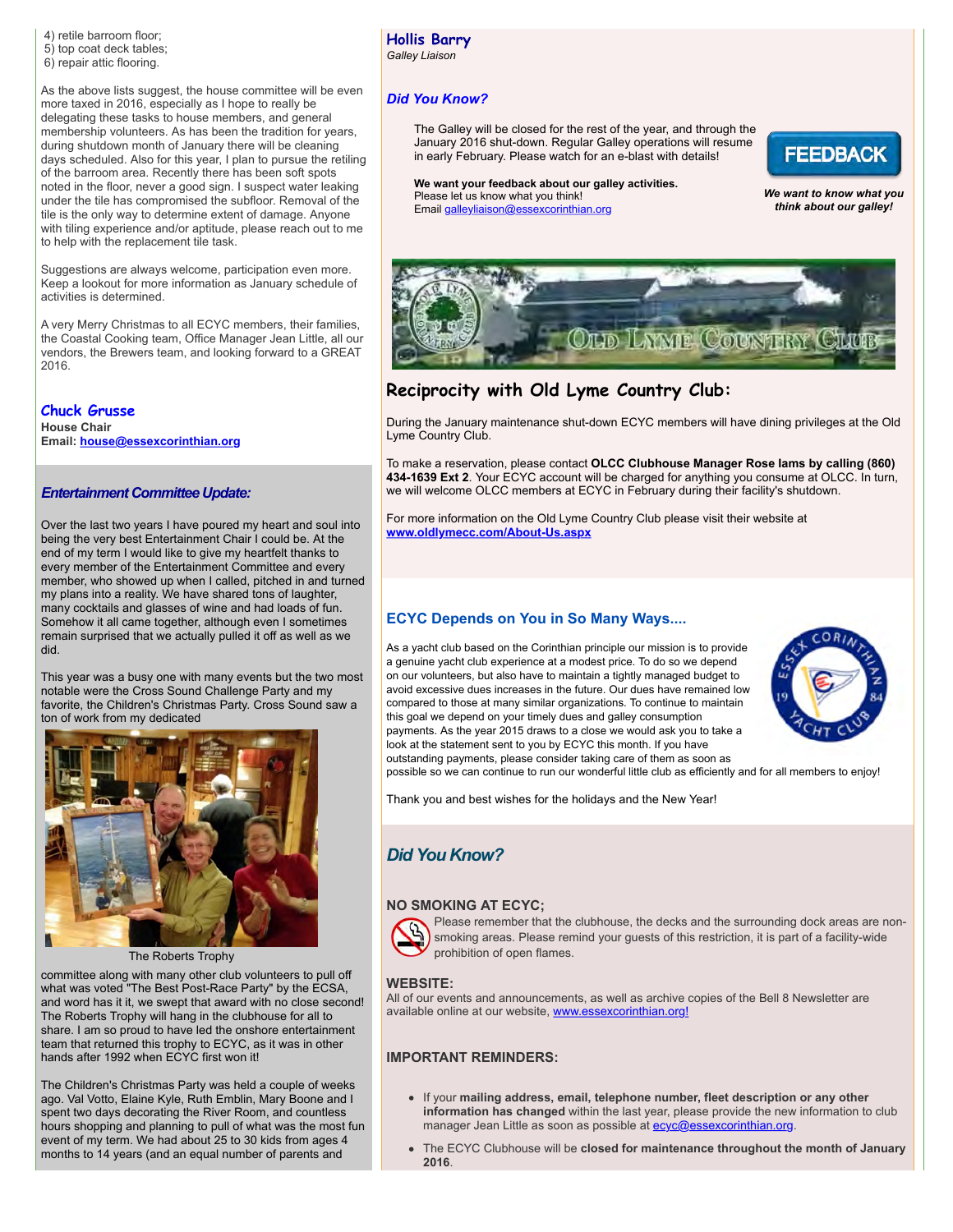grandparents). Special thanks to my "Cookie Elf", new member, Lucy Rutherford for baking six (6) dozen cookies for our young guests.

I think I will cherish the words of one young man who told Val, Ruth and I that we had made this 'the best day of his life'! Coupled with a wonderful compliment from Denis **Walker** 



Santa delights the kids at ECYC

...what better way to finish up my term on the board.

It has been an honor to serve on the BOG and one I will cherish.

Over the next year or so I will take time with my husband Dick to do the things we put on hold these last couple of years. We plan to stay three months in Florida and then, when we return to Connecticut in April, we hope to take our Trawler Raggamuffin (often the 'Mothership' at our rendezvous) to Maine for a long summer cruise.

We have made some wonderful friends at our little yacht club and we hope to see you all in the future at events where we can just enjoy it and not work so hard (and not spend 2-3 days moving my household back and forth to the club in the back of our pick-up). I'm also looking forward to being out on the water participating in off-shore events.

I wish you all a very Merry Christmas, Happy Chanukah and a prosperous New Year. Be safe and stay well.

Remember, our events are listed online at our website, just go to [www.essexcorinthian.org](http://r20.rs6.net/tn.jsp?e=001aFOuNnoJFrlf76fywzyCio4y2CYbEzg0Cv1JOmlAVADbWzvZ5DA79jFBBWdjmA5ERy_ParqhA2LqI7zP1ZzG9zE1QeShyzivPWYlqAShqXE-dPpEt6R6Uw==) ... and click on "Events"!

**Cheryl Arndt Entertainment Chair Email: [events@essexcorinthian.org](mailto:events@essexcorinthian.org)**

## *Membership Update:*

Decommissioning is over and the holidays are upon us, but Spring will be here soon and with it a new year of ECYC activities. The Spring Frostbite Series begins in February; Caribbean Night, where I hear we will be "Wastin' Away Again in Margaritaville", will soon follow; Easter and ECYC's fabulous Easter Brunch will be on the way. Before we know it we will be at Commissioning; and we have fabulous, new and returning members participating in upcoming ECYC activities and events. Please introduce yourselves, make these new and returning members feel at home. Encourage their participation. Show them the Corinthian spirit.

**Molly Soper and Bob Forbes** - Molly, who grew up in Old Lyme is the daughter of Club members Doug and Ann Soper. Her family kept their 46' ketch Antilles in the Essex Harbor. Upon joining Molly shared her fond childhood memories of ECYC. Antilles returned to Essex Harbor this summer; and Molly returned to ECYC bringing along her husband Bob Forbes, the manager of Essex Yacht Club.

**Edward and Shirley Curley** - The Curleys hail from Deep River and are the neighbors of our Commodore Steve Rodstrom and our Commodorincess Ellen Smoller. Ed is a Power Squadron Advance Pilot and holds his OUPV/ Six Pack License.

# • Please remember that with the chance of domain to [www.essexcorinthian.org](http://r20.rs6.net/tn.jsp?e=001aFOuNnoJFrlf76fywzyCio4y2CYbEzg0Cv1JOmlAVADbWzvZ5DA79jFBBWdjmA5ERy_ParqhA2LqI7zP1ZzG9zE1QeShyzivPWYlqAShqXE-dPpEt6R6Uw==) two years ago, the general office email address was changed to **[ecyc@essexcorinthian.org.](mailto:ecyc@essexcorinthian.org)**

# *Green Tip of the Month:*

## **MAKE THE HOLIDAYS A LITTLE "GREENER" THIS YEAR!**

Most of us end up with a collection of cute gift bags after the holidays. Some of them are too nice to be used just once and then just thrown away. Not only does this represent a tremendous waste of money, but it also generates a lot of extra waste.

According to studies by the Medical University of South Carolina, waste disposal increases 25 percent in the United States alone, causing an extra 5 billion pounds of waste in the landfills. We can each do a little to reduce this amount by becoming more aware of the effects of packaging during the holidays.

Many manufacturers will use additional holiday-themed packaging to entice shoppers to get "that special gift". Plastic containers, boxes, copious amounts of tissue paper and miles and miles of bows usually wander straight into the garbage just a few minutes after the gift is opened.

Here are some tips to make holiday gifting less wasteful:

#### **1. Reuse Gift Bags and Wrapping Paper.**

We have made it a game among our friends how many times our gift bags can be used until they come back to us. You can also create a sort of collage from old wrapping paper, or get creative with scraps of fabric, old calendars or magazines. Rustic bows can be made from textile remnants, and with a bit of imagination you can create a real 'designer look'!

#### **2. Select Tree-free Holiday Cards.**

If you believe in sending hand-written holiday cards (which many of us treasure), make sure your cards are 'tree-free'. There are some beautiful designs made from tree-free resources like kenaf, hemp and others. Photocard enthusiasts, why not use a double-sided mailer instead of a folded card. Not only will this reduce paper consumption, it also may help you with postage if you are sending internationally. And if you don't need to have tangible cards, today there are plenty of apps for digital and e-cards that can quickly be emailed around the world.

#### **3. Consider the Lifecycle of Electronics.**

Computers, tablets, e-readers, video game consoles and music players are among some of the most popular gifts for children and teens today (and many adults, too!). While these items may be great for creativity and productivity, their lifecycle is limited and many of these items ultimately end up as trash as they are replaced by 'upgrades'. The manufacturing and disposal of these items creates significant human health and environmental hazards. Many of us can no longer imagine life without our electronic devices, but we should research the proper disposal of unwanted items to minimize the health impact of such garbage. To learn more about the environmental impact of computers and electronic devices, check out the Silicon Valley Toxics Coalition.

#### **4. Give a Coupon for a Gift from the Heart.**

Instead of going to the mall or ordering some item online, give your loved ones the gift of your time and talent this year. Send or give them a coupon for a home-made dinner or a night out on the town, offer to walk the dog, help with gardening or home repair, or invite friends over for an evening of food and wine.

#### **5. Purchase with Fair Trade in Mind.**

If you want to give a tangible gift, consider purchasing Fair Trade merchandise. There are many companies that offer Fair Trade gifts from coffee and tea to hand-made crafts, art, jewelry, textiles and more.

#### **6. Buy Local.**

We are lucky to have a plethora of interesting local stores at our disposal. There is no shortage of unique gifts to be had in our area. Look for local stores that carry such items to save on shipping and related packaging. Even if a similar item is cheaper in a large chain store or at the mall, or even online, consider the origin of the item, or the packaging required to ship it to you.

#### **7. Look Carefully at Components and Origin.**

Kids' toys are often made of plastic which may have toxic components. Look at the label and identify where the item was made. Imported products may not uphold the same standards as locally produced items.Toxic PVC is found in everyday plastics, including some children's toys. Vinyl chloride, the chemical used to make PVC, is a known human carcinogen. Additives, such as lead and cadmium, are sometimes added to PVC to keep it from breaking down; these additives can be particularly dangerous in children's toys. The same applies to food gifts and even treats for our pets. Recent recalls for toys with toxic components as well as dog treats made from ingredients from global sources beyond our national quality controls have shown clearly that we need to be watchful when selecting what we purchase for our loved ones.

#### **8. Give the Gift that Shares.**

Make a donation to a charitable organization in honor of a loved one. Select a cause that is near and dear to your or a loved one's heart. Or give a gift membership to an organization you think